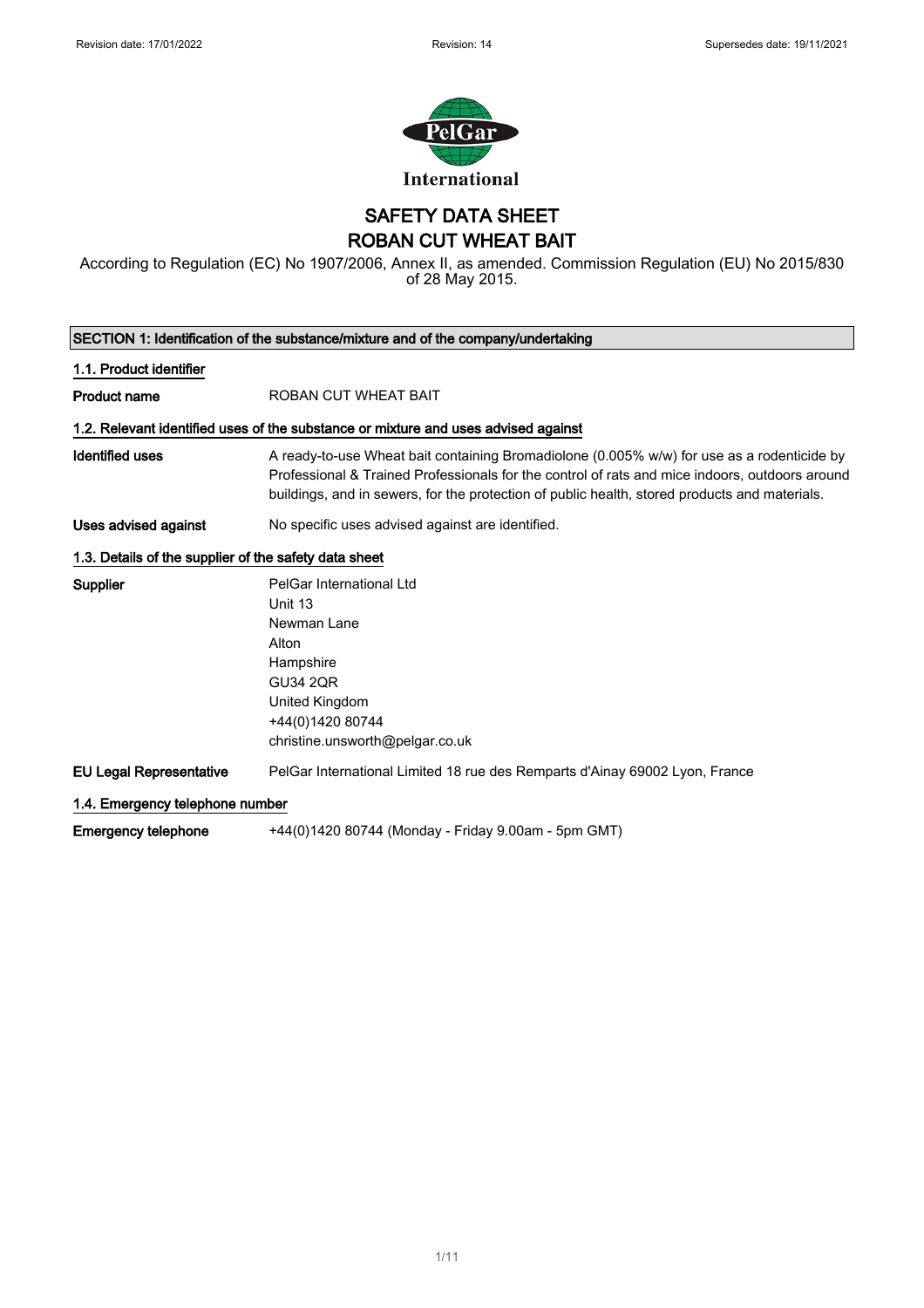| National emergency telephone Austria: +43 1 406 43 43 |                                                                         |
|-------------------------------------------------------|-------------------------------------------------------------------------|
| number                                                | Belgium: 070 245 245                                                    |
|                                                       | Bulgaria: +359 2 9154 233                                               |
|                                                       | Croatia: +3851 2348 342                                                 |
|                                                       | <b>Cyprus: 1401</b>                                                     |
|                                                       | Czech Republic: +420 224 919 293, +420 224 915 402                      |
|                                                       | Denmark: +45 8212 1212                                                  |
|                                                       | Estonia: 16662                                                          |
|                                                       | Finland: 0800 147 111                                                   |
|                                                       | France: +33 (0) 145 42 59 59                                            |
|                                                       | Germany: +44 (0)1420 80744 (9am-5pm Monday- Friday GMT)                 |
|                                                       | Greece: (0030) 2107793777                                               |
|                                                       | Hungary: +36-80-201-199                                                 |
|                                                       | Iceland: (+354) 543 1000 / 112                                          |
|                                                       | Ireland: Members of Public: +353 (01) 809 2166. (8am-10pm daily)        |
|                                                       | Ireland: Healthcare Professionals: +353 (01) 809 2566 (24 hour service) |
|                                                       | Italy: 0382-24444                                                       |
|                                                       | Latvia: +371 67042473                                                   |
|                                                       | Liechtenstein: +44 (0)1420 80744 (9am-5pm Monday- Friday GMT)           |
|                                                       | Lithuania: +370 (85) 2362052                                            |
|                                                       | Luxembourg: 8002 5500                                                   |
|                                                       | Malta: +44 (0)1420 80744 (9am-5pm Monday- Friday GMT)                   |
|                                                       | Netherlands: +31(0)30 274 8888 Healthcare Professionals only            |
|                                                       | Norway: 22 59 13 00                                                     |
|                                                       | Poland: +44 (0)1420 80744 (9am-5pm Monday- Friday GMT)                  |
|                                                       | Portugal: +351 800 250 250                                              |
|                                                       | Romania: +40213183606                                                   |
|                                                       | Slovakia: +421 2 5477 4166                                              |
|                                                       | Slovenia: 112                                                           |
|                                                       | Spain: +34 91 562 04 20                                                 |
|                                                       | Sweden: 112 – Begär Giftinformation                                     |

## SECTION 2: Hazards identification

| 2.1. Classification of the substance or mixture |                                                                                 |
|-------------------------------------------------|---------------------------------------------------------------------------------|
| Classification (EC 1272/2008)                   |                                                                                 |
| <b>Physical hazards</b>                         | Not Classified                                                                  |
| <b>Health hazards</b>                           | Skin Sens. 1 - H317 Repr. 1B - H360D STOT RE 2 - H373                           |
| <b>Environmental hazards</b>                    | Not Classified                                                                  |
| 2.2. Label elements                             |                                                                                 |
| <b>Hazard pictograms</b>                        |                                                                                 |
| Signal word                                     | Danger                                                                          |
| <b>Hazard statements</b>                        | H317 May cause an allergic skin reaction.<br>H360D May damage the unborn child. |

H373 May cause damage to organs (Blood) through prolonged or repeated exposure.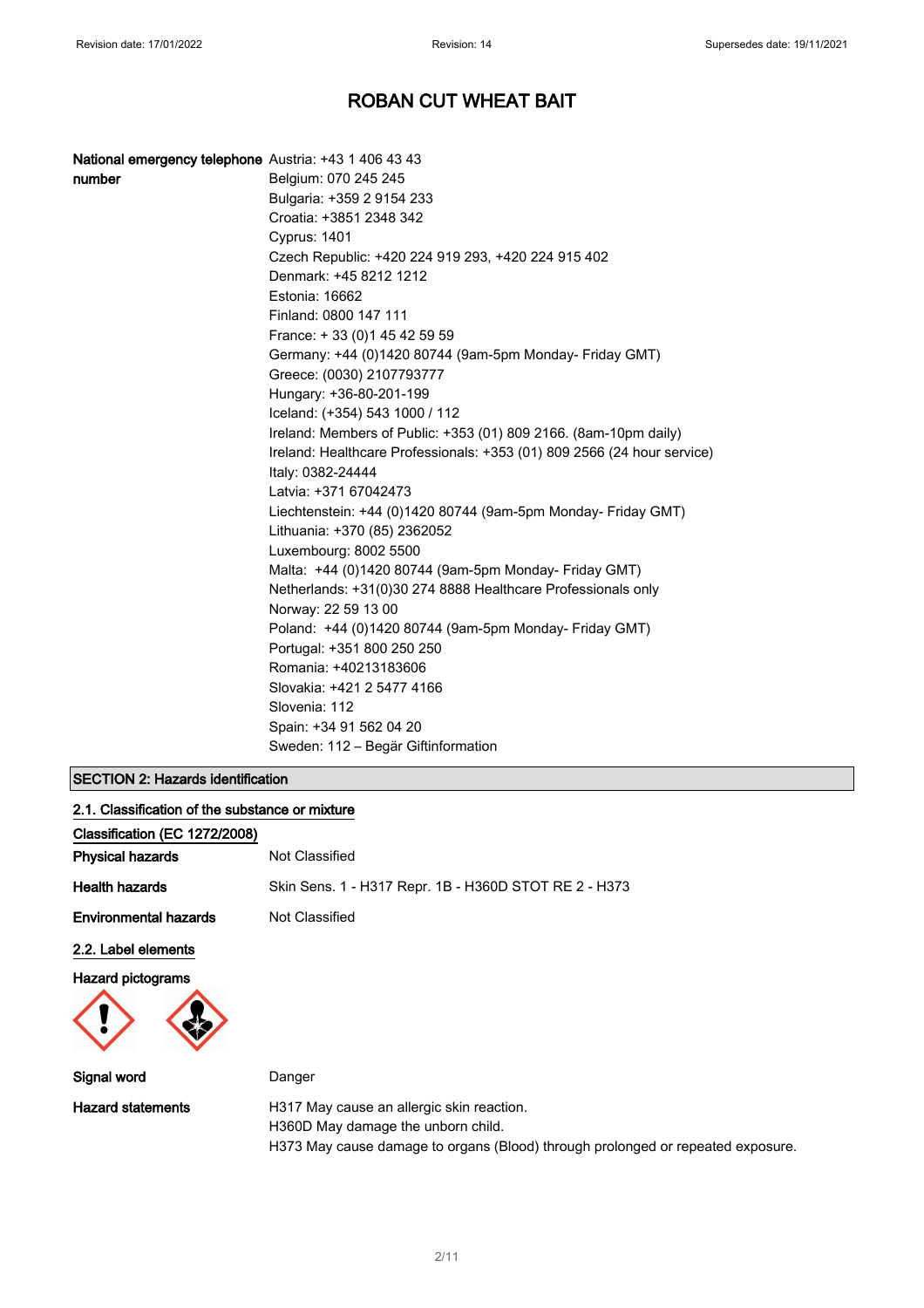| <b>Precautionary statements</b>   | P201 Obtain special instructions before use.<br>P202 Do not handle until all safety precautions have been read and understood.<br>P <sub>260</sub> Do not breathe dust.<br>P280 Wear protective gloves.<br>P308+P313 IF exposed or concerned: Get medical advice/ attention.<br>P314 Get medical advice/ attention if you feel unwell.<br>P301+P310 IF SWALLOWED: Immediately call a POISON CENTER/ doctor.<br>P405 Store locked up.<br>P404 Store in a closed container.<br>P501 Dispose of contents/ container in accordance with national regulations. |
|-----------------------------------|-----------------------------------------------------------------------------------------------------------------------------------------------------------------------------------------------------------------------------------------------------------------------------------------------------------------------------------------------------------------------------------------------------------------------------------------------------------------------------------------------------------------------------------------------------------|
| Supplemental label<br>information | EUH 208 Contains 1, 2- Benzisothiazolin-3-one. May produce an allergic reaction.<br>Keep / Store away from foodstuffs, beverages and animal feeding stuffs.<br>EUH 208 Contains 2-octyl-2H-isothiazol-3-one. May produce an allergic reaction.                                                                                                                                                                                                                                                                                                            |
| UFL                               | UFI: HP00-X06F-300M-P96Y                                                                                                                                                                                                                                                                                                                                                                                                                                                                                                                                  |
| Contains                          | 2-OCTYL-2H-ISOTHIAZOL-3-ONE                                                                                                                                                                                                                                                                                                                                                                                                                                                                                                                               |

## 2.3. Other hazards

This product does not contain any substances classified as PBT or vPvB.

| SECTION 3: Composition/information on ingredients                                                                                   |                      |
|-------------------------------------------------------------------------------------------------------------------------------------|----------------------|
| 3.2. Mixtures                                                                                                                       |                      |
| <b>White Oil</b>                                                                                                                    | $2\%$                |
| CAS number: 8042-47-5                                                                                                               | EC number: 232-455-8 |
| Classification                                                                                                                      |                      |
| Asp. Tox. 1 - H304                                                                                                                  |                      |
|                                                                                                                                     | < 0.1%               |
| 2,2'-Iminodiethanol                                                                                                                 |                      |
| CAS number: 111-42-2                                                                                                                | EC number: 203-868-0 |
| Classification<br><b>Acute Tox. 4 - H302</b><br>Skin Irrit. 2 - H315<br>Eye Dam. 1 - H318<br>STOT RE 2 - H373                       |                      |
| 1,2-BENZISOTHIAZOLIN-3-ONE                                                                                                          | $1\%$                |
| CAS number: 2634-33-5                                                                                                               | EC number: 220-120-9 |
| M factor (Acute) = $1$                                                                                                              |                      |
| Classification<br>Acute Tox. 4 - H302<br>Skin Irrit. 2 - H315<br>Eye Dam. 1 - H318<br>Skin Sens. 1 - H317<br>Aquatic Acute 1 - H400 |                      |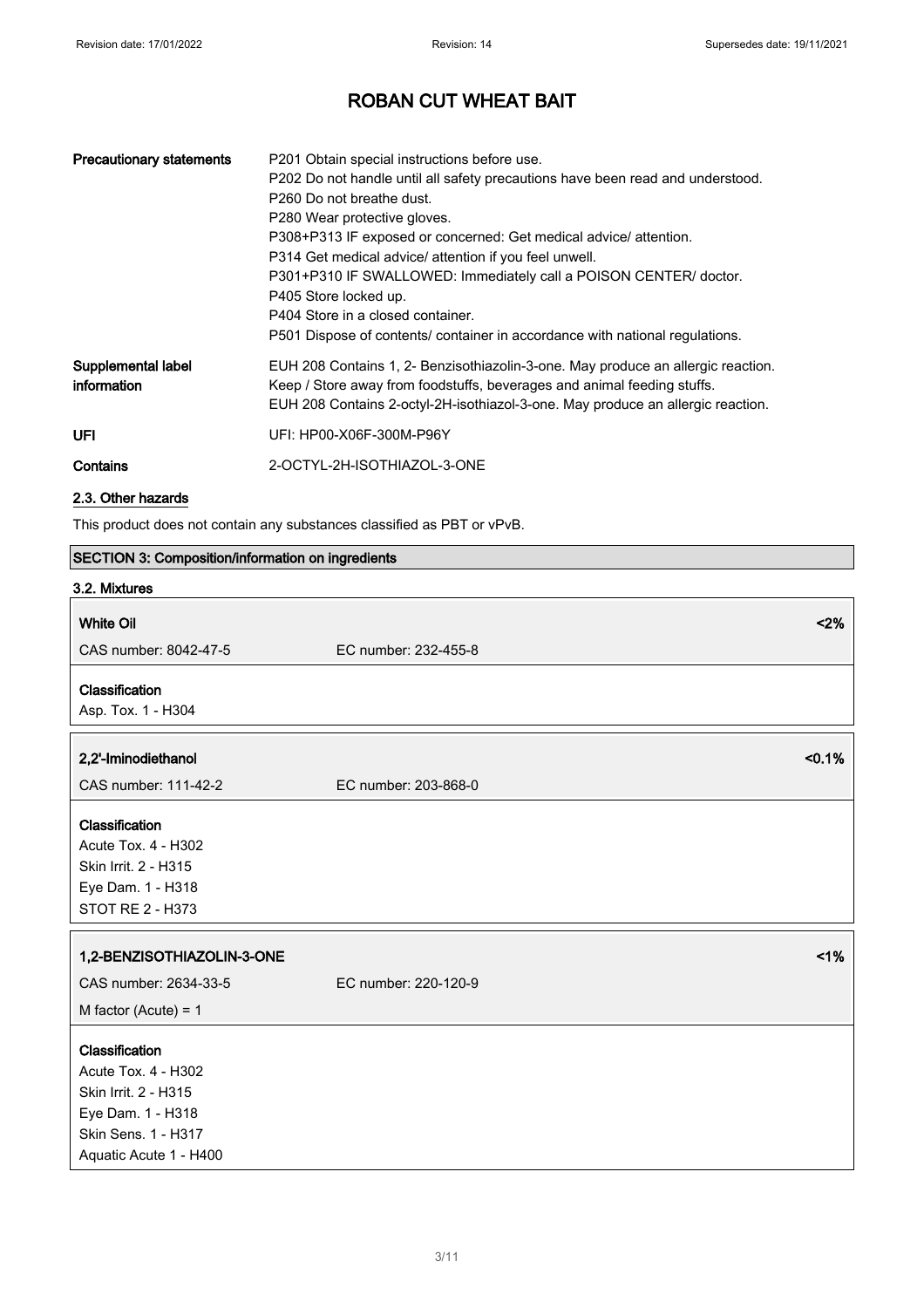| <b>DIFENACOUM (EU)</b>                                                                                                                                                                                                | 0.005%                                                                                                                                                                                   |
|-----------------------------------------------------------------------------------------------------------------------------------------------------------------------------------------------------------------------|------------------------------------------------------------------------------------------------------------------------------------------------------------------------------------------|
| CAS number: 56073-07-5                                                                                                                                                                                                | EC number: 259-978-4                                                                                                                                                                     |
| M factor (Acute) = $10$                                                                                                                                                                                               | M factor (Chronic) = $10$                                                                                                                                                                |
| Classification<br>Acute Tox. 1 - H300<br>Acute Tox. 1 - H310<br>Acute Tox. 1 - H330<br>Repr. 1B - H360D<br><b>STOT RE 1 - H372</b><br>Aquatic Acute 1 - H400<br>Aquatic Chronic 1 - H410                              |                                                                                                                                                                                          |
| 2-OCTYL-2H-ISOTHIAZOL-3-ONE                                                                                                                                                                                           | 1%                                                                                                                                                                                       |
| CAS number: 26530-20-1                                                                                                                                                                                                | EC number: 247-761-7                                                                                                                                                                     |
| M factor (Acute) = $100$                                                                                                                                                                                              | M factor (Chronic) = 100                                                                                                                                                                 |
| Classification<br>Acute Tox. 3 - H301<br><b>Acute Tox. 3 - H311</b><br>Acute Tox. 2 - H330<br>Skin Corr. 1B - H314<br>Eye Dam. 1 - H318<br>Skin Sens. 1A - H317<br>Aquatic Acute 1 - H400<br>Aquatic Chronic 1 - H410 |                                                                                                                                                                                          |
| <b>Denatonium Benzoate</b><br>CAS number: 3734-33-6                                                                                                                                                                   | < 0.1%<br>EC number: 223-095-2                                                                                                                                                           |
| Classification<br>Acute Tox. 4 - H302<br>Aquatic Chronic 3 - H412                                                                                                                                                     |                                                                                                                                                                                          |
| The full text for all hazard statements is displayed in Section 16.                                                                                                                                                   |                                                                                                                                                                                          |
| <b>SECTION 4: First aid measures</b>                                                                                                                                                                                  |                                                                                                                                                                                          |
| 4.1. Description of first aid measures<br><b>General information</b>                                                                                                                                                  | Advice for Medical Doctors: Difenacoum is an indirect anti-coagulant. Phytomenadione,<br>Vitamin K, is antidotal. Determin prothrombin time not less than 18 hours after consumption. If |

elevated, administer Vitamin K1 until prothrombin time normalises. Continue determination of prothrombin time for two weeks after withdrawal of antidote and resume treatment if elevation occurs in that time. Inhalation Unlikely to present an inhalation hazard unless excessive dust is present. Move to fresh air. Obtain medical advice immediately. Move affected person to fresh air and keep warm and at rest in a position comfortable for breathing. Loosen tight clothing such as collar, tie or belt. Get medical attention if symptoms are severe or persist. Ingestion Rinse mouth thoroughly with water. DO NOT induce vomiting. Get medical attention

immediately.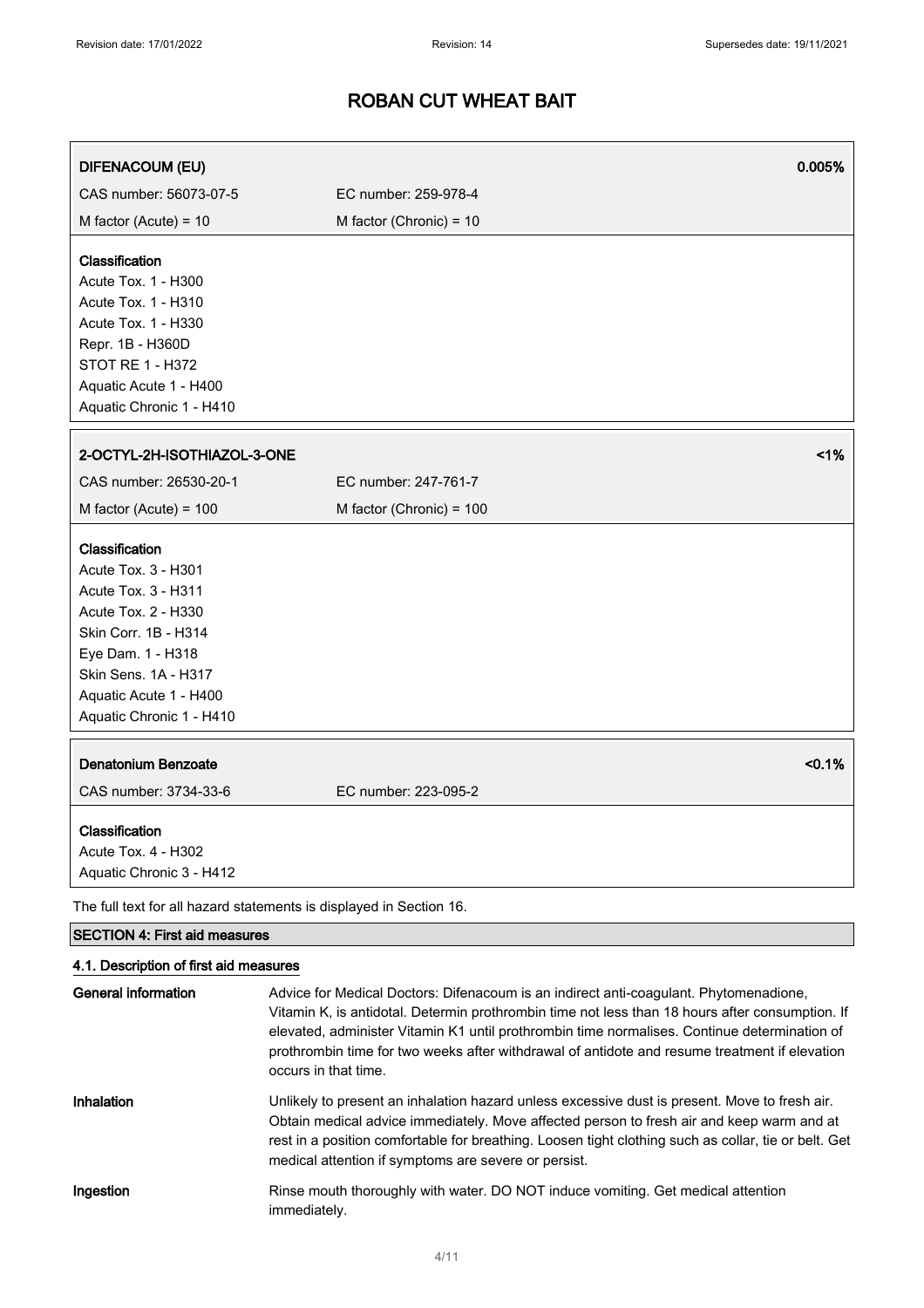| Skin contact                                               | May cause irritation to susceptible persons. Immediately take off all contaminated clothing.<br>Wash skin thoroughly with soap and water. Get medical attention if symptoms are severe or<br>persist after washing.                                                                                                                                                                                                                         |
|------------------------------------------------------------|---------------------------------------------------------------------------------------------------------------------------------------------------------------------------------------------------------------------------------------------------------------------------------------------------------------------------------------------------------------------------------------------------------------------------------------------|
| Eye contact                                                | Rinse with water. Get medical attention if any discomfort continues.                                                                                                                                                                                                                                                                                                                                                                        |
| <b>Protection of first aiders</b>                          | First aid personnel should wear appropriate protective equipment during any rescue.                                                                                                                                                                                                                                                                                                                                                         |
|                                                            | 4.2. Most important symptoms and effects, both acute and delayed                                                                                                                                                                                                                                                                                                                                                                            |
| <b>General information</b>                                 | The severity of the symptoms described will vary dependent on the concentration and the<br>length of exposure.                                                                                                                                                                                                                                                                                                                              |
| Ingestion                                                  | Harmful if swallowed.                                                                                                                                                                                                                                                                                                                                                                                                                       |
| Skin contact                                               | May cause sensitisation or allergic reactions in sensitive individuals.                                                                                                                                                                                                                                                                                                                                                                     |
|                                                            | 4.3. Indication of any immediate medical attention and special treatment needed                                                                                                                                                                                                                                                                                                                                                             |
| Notes for the doctor                                       | Treat symptomatically.                                                                                                                                                                                                                                                                                                                                                                                                                      |
| <b>SECTION 5: Firefighting measures</b>                    |                                                                                                                                                                                                                                                                                                                                                                                                                                             |
| 5.1. Extinguishing media                                   |                                                                                                                                                                                                                                                                                                                                                                                                                                             |
| Suitable extinguishing media                               | The product is not flammable. Extinguish with alcohol-resistant foam, carbon dioxide, dry<br>powder or water fog. Use fire-extinguishing media suitable for the surrounding fire.                                                                                                                                                                                                                                                           |
| Unsuitable extinguishing<br>media                          | Do not use water jet as an extinguisher, as this will spread the fire.                                                                                                                                                                                                                                                                                                                                                                      |
| 5.2. Special hazards arising from the substance or mixture |                                                                                                                                                                                                                                                                                                                                                                                                                                             |
| Specific hazards                                           | None known.                                                                                                                                                                                                                                                                                                                                                                                                                                 |
| <b>Hazardous combustion</b><br>products                    | Thermal decomposition or combustion products may include the following substances:<br>Harmful gases or vapours.                                                                                                                                                                                                                                                                                                                             |
| 5.3. Advice for firefighters                               |                                                                                                                                                                                                                                                                                                                                                                                                                                             |
| Protective actions during<br>firefighting                  | Avoid breathing fire gases or vapours. Evacuate area. Cool containers exposed to heat with<br>water spray and remove them from the fire area if it can be done without risk. Cool containers<br>exposed to flames with water until well after the fire is out.                                                                                                                                                                              |
| Special protective equipment<br>for firefighters           | Wear positive-pressure self-contained breathing apparatus (SCBA) and appropriate protective<br>clothing. Firefighter's clothing conforming to European standard EN469 (including helmets,<br>protective boots and gloves) will provide a basic level of protection for chemical incidents.                                                                                                                                                  |
| <b>SECTION 6: Accidental release measures</b>              |                                                                                                                                                                                                                                                                                                                                                                                                                                             |
|                                                            | 6.1. Personal precautions, protective equipment and emergency procedures                                                                                                                                                                                                                                                                                                                                                                    |
| Personal precautions                                       | Wear protective clothing as described in Section 8 of this safety data sheet. Avoid inhalation<br>of dust and contact with skin and eyes.                                                                                                                                                                                                                                                                                                   |
| 6.2. Environmental precautions                             |                                                                                                                                                                                                                                                                                                                                                                                                                                             |
| <b>Environmental precautions</b>                           | Avoid discharge into drains or watercourses or onto the ground.                                                                                                                                                                                                                                                                                                                                                                             |
| 6.3. Methods and material for containment and cleaning up  |                                                                                                                                                                                                                                                                                                                                                                                                                                             |
| Methods for cleaning up                                    | Wear protective clothing as described in Section 8 of this safety data sheet. Clear up spills<br>immediately and dispose of waste safely. Collect spillage with a shovel and broom, or similar<br>and reuse, if possible. Collect and place in suitable waste disposal containers and seal<br>securely. Flush contaminated area with plenty of water. Wash thoroughly after dealing with a<br>spillage. For waste disposal, see Section 13. |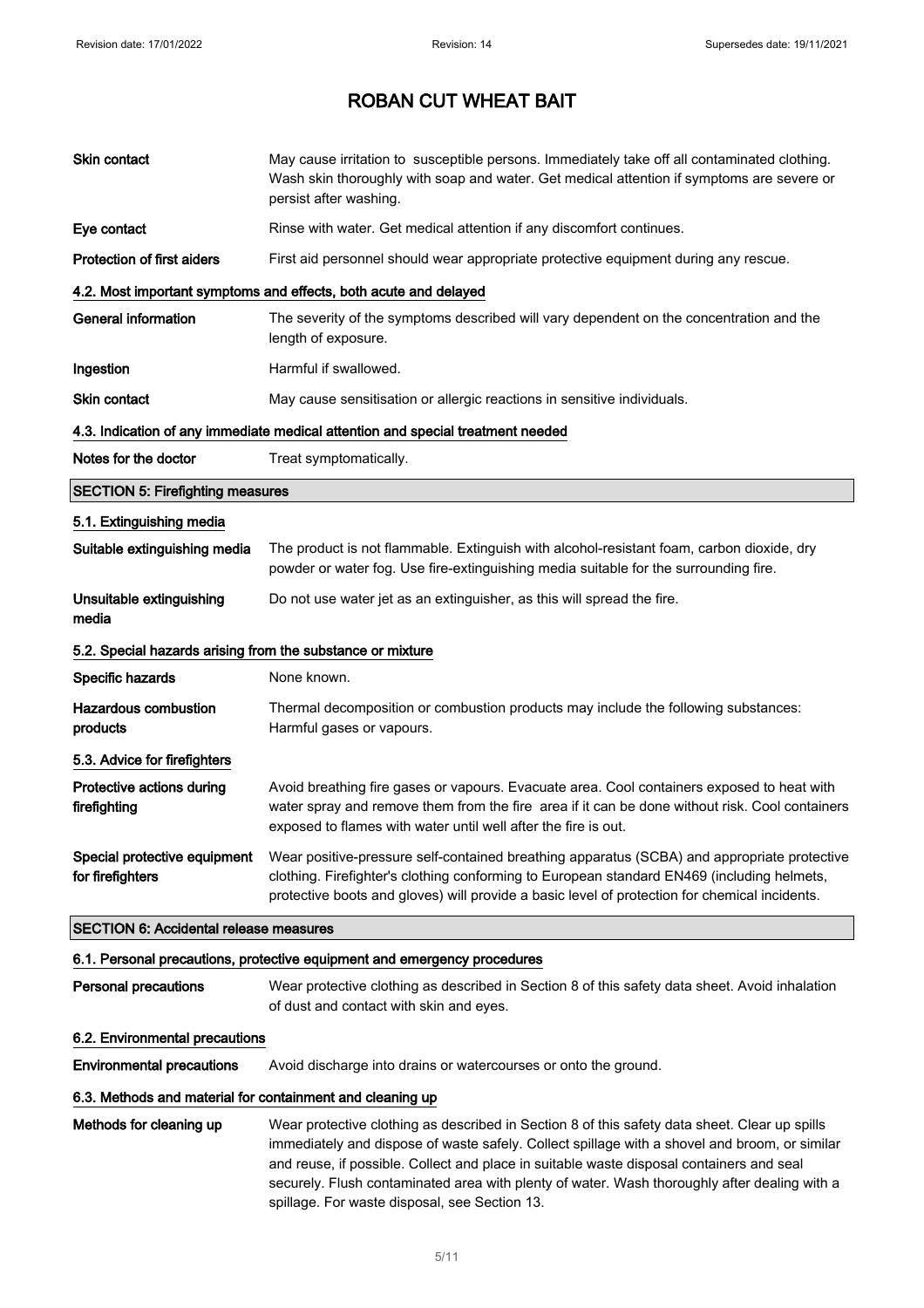### 6.4. Reference to other sections

Reference to other sections For personal protection, see Section 8. See Section 11 for additional information on health hazards. See Section 12 for additional information on ecological hazards. For waste disposal, see Section 13.

### SECTION 7: Handling and storage

| 7.1. Precautions for safe handling                                |                                                                                                                                                                                                                                                               |  |
|-------------------------------------------------------------------|---------------------------------------------------------------------------------------------------------------------------------------------------------------------------------------------------------------------------------------------------------------|--|
| Usage precautions                                                 | Read and follow manufacturer's recommendations. Wear protective clothing as described in<br>Section 8 of this safety data sheet. Keep away from food, drink and animal feeding stuffs.<br>Keep container tightly sealed when not in use.                      |  |
| Advice on general<br>occupational hygiene                         | Wash promptly if skin becomes contaminated. Take off contaminated clothing. Wash<br>contaminated clothing before reuse.                                                                                                                                       |  |
| 7.2. Conditions for safe storage, including any incompatibilities |                                                                                                                                                                                                                                                               |  |
| Storage precautions                                               | Keep out of the reach of children. Keep away from food, drink and animal feeding stuffs. Keep<br>only in the original container. Keep container tightly closed, in a cool, well ventilated place.<br>Keep containers upright. Protect containers from damage. |  |
| Storage class                                                     | Unspecified storage.                                                                                                                                                                                                                                          |  |
| 7.3. Specific end use(s)                                          |                                                                                                                                                                                                                                                               |  |
| Specific end use(s)                                               | The identified uses for this product are detailed in Section 1.2.                                                                                                                                                                                             |  |
| Usage description                                                 | Ready to use rodenticide containing 50 ppm Difenacoum.                                                                                                                                                                                                        |  |
| <b>SECTION 8: Exposure controls/Personal protection</b>           |                                                                                                                                                                                                                                                               |  |

#### 8.1. Control parameters

### Occupational exposure limits

Propane-1,2-diol (Propane-1,2-diol Particulates) WEL 8-Hr limit mg/M3: 10 Propane-1,2-diol (Propane-1,2-diol total vapour and particulates) WEL 8-Hr limit ppm: 150 WEL 8Hr limit mg/M3: 474

Cut Wheat Grain WEL 8hr limit mg/m3: 10 (grain dust) WEL 15 min limit mg/m3: 30 (grain dust)

## 8.2. Exposure controls

| Appropriate engineering<br>controls       | Provide adequate ventilation.                                                                                                                                                                     |
|-------------------------------------------|---------------------------------------------------------------------------------------------------------------------------------------------------------------------------------------------------|
| Personal protection                       | Keep away from food stuffs.                                                                                                                                                                       |
| Eye/face protection                       | Avoid contact with eyes. No specific eye protection required during normal use.                                                                                                                   |
| Hand protection                           | Suitable chemical resistant gloves are recommended for professional users.                                                                                                                        |
| Other skin and body<br>protection         | Handle in accordance with good hygiene and safety practice. Wearing of closed work clothing<br>is recommended. Avoid contact with the skin, eyes and clothing. Store work clothing<br>separately. |
| Hygiene measures                          | Wash hands thoroughly after handling. Do not eat, drink or smoke when using this product.<br>Wash contaminated clothing before reuse.                                                             |
| Respiratory protection                    | No specific recommendations. Provide adequate ventilation.                                                                                                                                        |
| <b>Environmental exposure</b><br>controls | Keep container tightly sealed when not in use. Avoid release to the environment.                                                                                                                  |

SECTION 9: Physical and chemical properties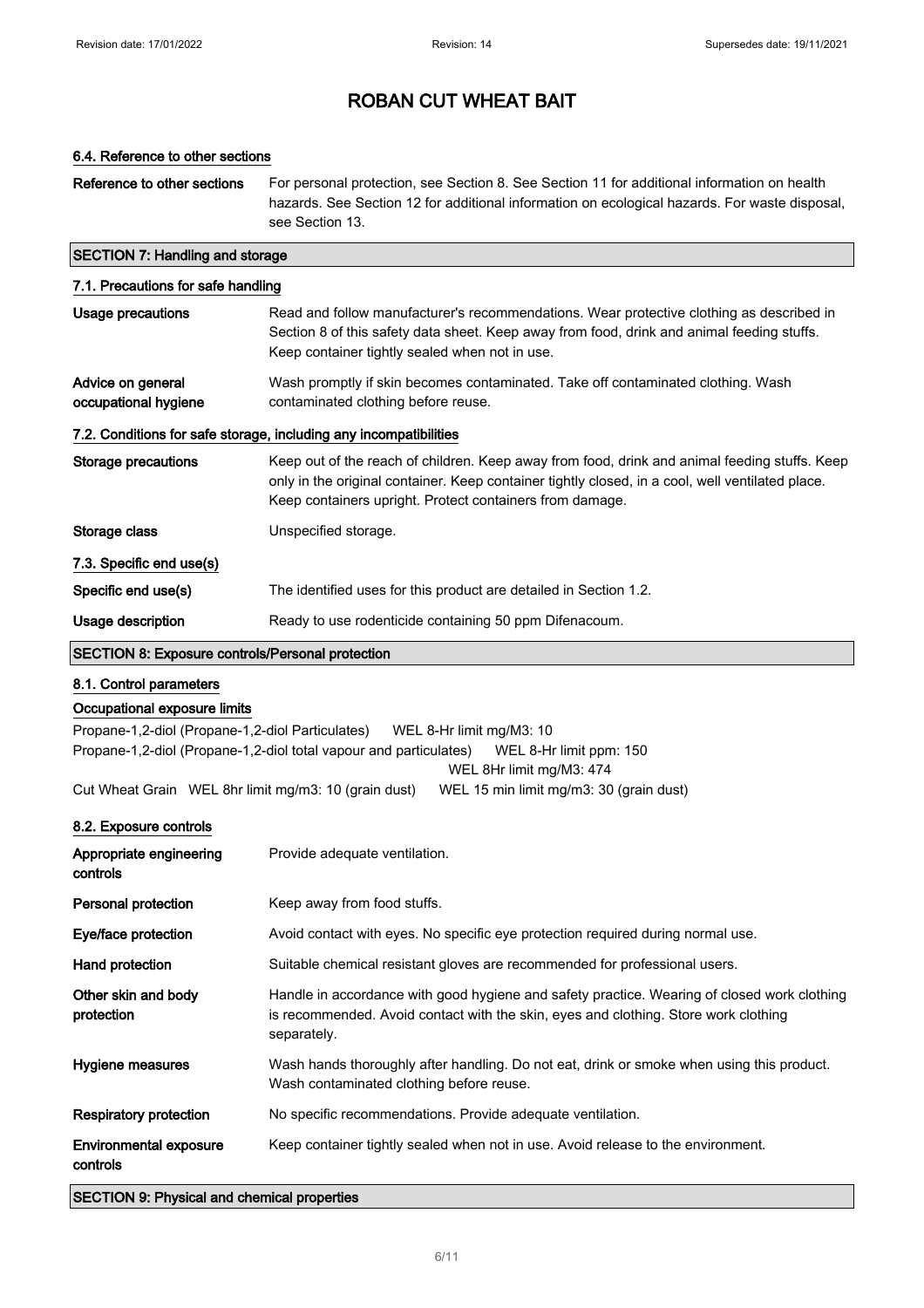| Appearance                                      | Cut wheat granules.                                                                                                    |
|-------------------------------------------------|------------------------------------------------------------------------------------------------------------------------|
| Colour                                          | Blue.                                                                                                                  |
| Odour                                           | Slight.                                                                                                                |
| <b>Odour threshold</b>                          | No information available.                                                                                              |
| pH                                              | No information available.                                                                                              |
| <b>Melting point</b>                            | Not relevant.                                                                                                          |
| Initial boiling point and range                 | Not relevant.                                                                                                          |
| Flash point                                     | No information available.                                                                                              |
| <b>Evaporation rate</b>                         | Not relevant.                                                                                                          |
| <b>Evaporation factor</b>                       | No information available.                                                                                              |
| Flammability (solid, gas)                       | combustible                                                                                                            |
| Upper/lower flammability or<br>explosive limits | No information available.                                                                                              |
| Other flammability                              | No information available.                                                                                              |
| Vapour pressure                                 | Not relevant.                                                                                                          |
| Vapour density                                  | Not relevant.                                                                                                          |
| <b>Relative density</b>                         | No information available.                                                                                              |
| <b>Bulk density</b>                             | No information available.                                                                                              |
| Solubility(ies)                                 | No information available.                                                                                              |
| <b>Partition coefficient</b>                    | Not relevant.                                                                                                          |
| Auto-ignition temperature                       | No information available.                                                                                              |
| <b>Decomposition Temperature</b>                | No information available.                                                                                              |
| <b>Viscosity</b>                                | Not relevant.                                                                                                          |
| <b>Explosive properties</b>                     | Not considered to be explosive.                                                                                        |
| Explosive under the influence<br>of a flame     | Not considered to be explosive.                                                                                        |
| <b>Oxidising properties</b>                     | Not oxidising.                                                                                                         |
| 9.2. Other information                          |                                                                                                                        |
| <b>SECTION 10: Stability and reactivity</b>     |                                                                                                                        |
| 10.1. Reactivity                                |                                                                                                                        |
| Reactivity                                      | There are no known reactivity hazards associated with this product.                                                    |
| 10.2. Chemical stability                        |                                                                                                                        |
| <b>Stability</b>                                | Stable at normal ambient temperatures and when used as recommended. Stable under the<br>prescribed storage conditions. |

## 9.1. Information on basic physical and chemical properties

10.3. Possibility of hazardous reactions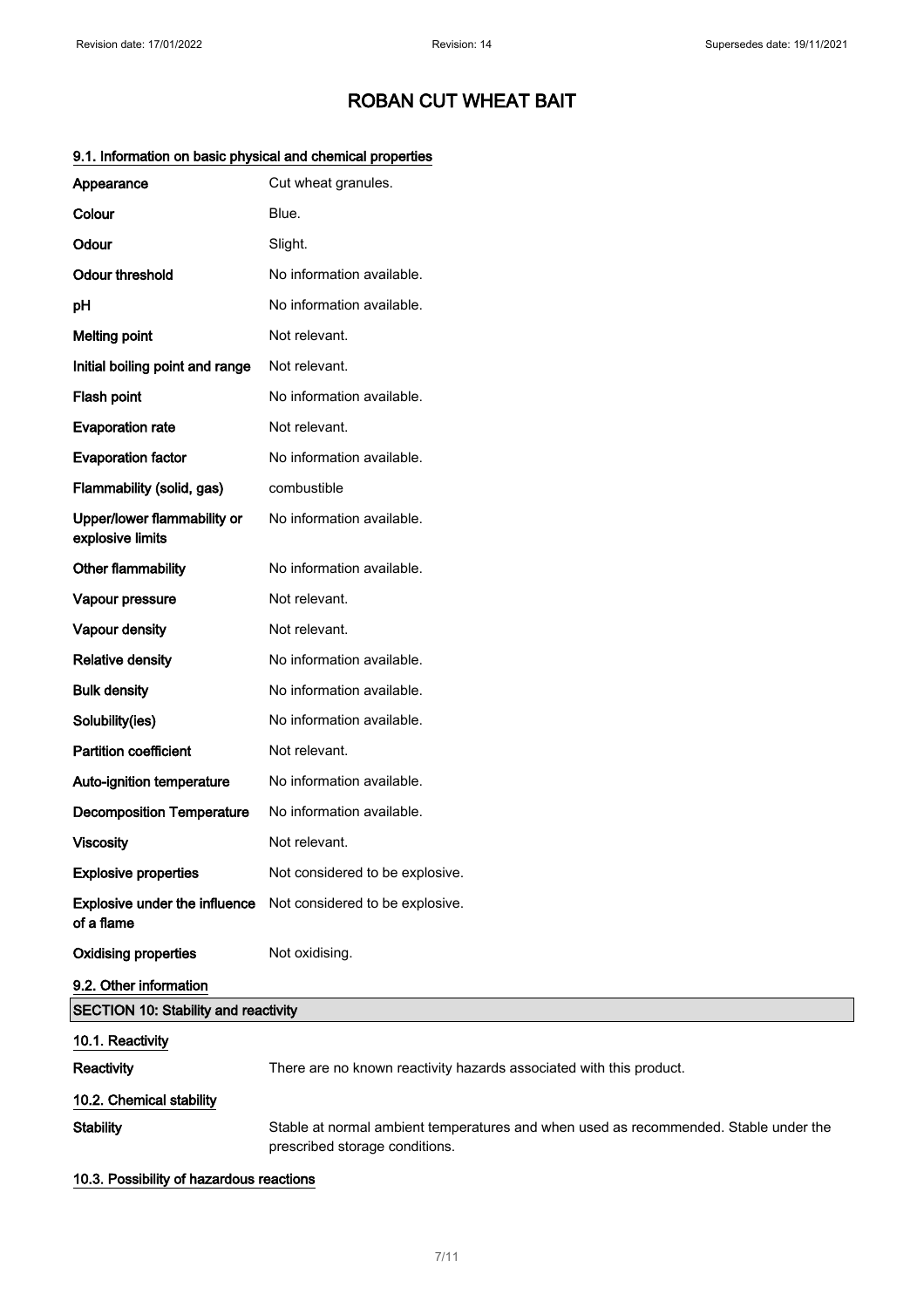| Possibility of hazardous<br>reactions                                | No potentially hazardous reactions known.                                                                                                                               |
|----------------------------------------------------------------------|-------------------------------------------------------------------------------------------------------------------------------------------------------------------------|
| 10.4. Conditions to avoid                                            |                                                                                                                                                                         |
| <b>Conditions to avoid</b>                                           | Heat, sparks, flames.                                                                                                                                                   |
| 10.5. Incompatible materials                                         |                                                                                                                                                                         |
| Materials to avoid                                                   | Oxidising agents.                                                                                                                                                       |
| 10.6. Hazardous decomposition products                               |                                                                                                                                                                         |
| Hazardous decomposition<br>products                                  | Does not decompose when used and stored as recommended. Thermal decomposition or<br>combustion products may include the following substances: Harmful gases or vapours. |
| <b>SECTION 11: Toxicological information</b>                         |                                                                                                                                                                         |
| 11.1. Information on toxicological effects                           |                                                                                                                                                                         |
| Acute toxicity - oral<br>Notes (oral LD <sub>50</sub> )              | >2000 mg/kg                                                                                                                                                             |
| Acute toxicity - dermal<br>Notes (dermal LD <sub>50</sub> )          | >2000 mg/kg                                                                                                                                                             |
| Acute toxicity - inhalation<br>Notes (inhalation LC <sub>50</sub> )  | >5 mg/l (Dust)                                                                                                                                                          |
| Skin corrosion/irritation<br>Animal data                             | Based on available data the classification criteria are not met.                                                                                                        |
| Serious eye damage/irritation<br>Serious eye damage/irritation       | Based on available data the classification criteria are not met.                                                                                                        |
| <b>Respiratory sensitisation</b><br><b>Respiratory sensitisation</b> | Based on available data the classification criteria are not met.                                                                                                        |
| <b>Skin sensitisation</b><br><b>Skin sensitisation</b>               | Based on available data the classification criteria are not met.                                                                                                        |
| Germ cell mutagenicity<br>Genotoxicity - in vitro                    | Based on available data the classification criteria are not met.                                                                                                        |
| Carcinogenicity<br>Carcinogenicity                                   | Based on available data the classification criteria are not met.                                                                                                        |
| <b>IARC</b> carcinogenicity                                          | None of the ingredients are listed or exempt.                                                                                                                           |
| Reproductive toxicity<br>Reproductive toxicity - fertility           | Based on available data the classification criteria are not met.                                                                                                        |
| Reproductive toxicity -<br>development                               | May damage the unborn child.                                                                                                                                            |
| Specific target organ toxicity - single exposure                     |                                                                                                                                                                         |
| STOT - single exposure                                               | Not classified as a specific target organ toxicant after a single exposure.                                                                                             |
| Specific target organ toxicity - repeated exposure                   |                                                                                                                                                                         |
| STOT - repeated exposure                                             | STOT RE 2 - H373 May cause damage to organs through prolonged or repeated exposure.                                                                                     |
| <b>Aspiration hazard</b>                                             |                                                                                                                                                                         |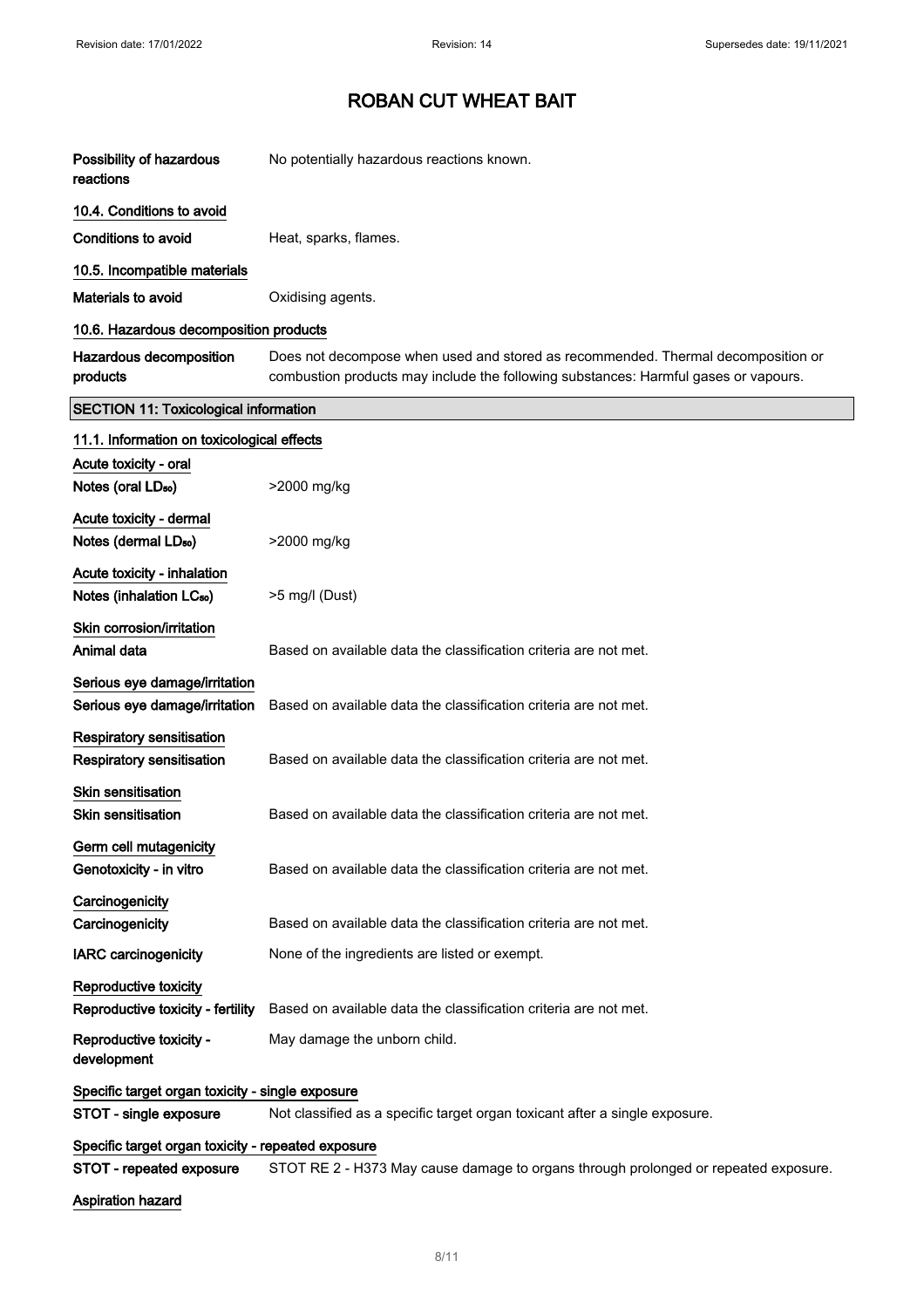| <b>Aspiration hazard</b>                   | Not relevant. Solid.                                                                                                                                                                              |
|--------------------------------------------|---------------------------------------------------------------------------------------------------------------------------------------------------------------------------------------------------|
| <b>General information</b>                 | Avoid contact during pregnancy/while nursing. The severity of the symptoms described will<br>vary dependent on the concentration and the length of exposure.                                      |
| Inhalation                                 | No specific symptoms known.                                                                                                                                                                       |
| Ingestion                                  | See section 4 - First Aid                                                                                                                                                                         |
| <b>Skin contact</b>                        | Prolonged contact may cause dryness of the skin.                                                                                                                                                  |
| Eye contact                                | No specific symptoms known.                                                                                                                                                                       |
| Route of exposure                          | Ingestion Inhalation Skin and/or eye contact                                                                                                                                                      |
| <b>Toxicity of ingredients</b>             | Denatonium Benzoate: LD50 Oral (Rat) = 584 mg/kg LC50 (Rat) 4h: >8.7 mg/l Difenacoum<br>Acute Oral ≤5mg/kg Acute Dermal ≤50mg/kg Acute Inhalation ≤0.05mg/kg (Commission<br>Regulation 2016/1179) |
| <b>SECTION 12: Ecological information</b>  |                                                                                                                                                                                                   |
| Ecotoxicity                                | Not regarded as dangerous for the environment.                                                                                                                                                    |
| 12.1. Toxicity                             |                                                                                                                                                                                                   |
| <b>Toxicity</b>                            | Based on available data the classification criteria are not met.                                                                                                                                  |
| 12.2. Persistence and degradability        |                                                                                                                                                                                                   |
|                                            | Persistence and degradability The degradability of the product is not known.                                                                                                                      |
| 12.3. Bioaccumulative potential            |                                                                                                                                                                                                   |
| <b>Bioaccumulative potential</b>           | No data available on bioaccumulation.                                                                                                                                                             |
| <b>Partition coefficient</b>               | Not relevant.                                                                                                                                                                                     |
| 12.4. Mobility in soil                     |                                                                                                                                                                                                   |
| <b>Mobility</b>                            | No data available.                                                                                                                                                                                |
| 12.5. Results of PBT and vPvB assessment   |                                                                                                                                                                                                   |
| 12.6. Other adverse effects                |                                                                                                                                                                                                   |
| Other adverse effects                      | Toxic to mammals, including domesticated animals and birds if ingested. Exposure of non-<br>target animals should be prevented.                                                                   |
| <b>Toxicity of ingredients</b>             | Difenacoum<br>Daphnia EC50/48Hr = 0.91 mg/l Rainbow trout LC50/96Hr = 0.33 mg/l                                                                                                                   |
| <b>SECTION 13: Disposal considerations</b> |                                                                                                                                                                                                   |
| 13.1. Waste treatment methods              |                                                                                                                                                                                                   |
| <b>General information</b>                 | This material and its container must be disposed of in a safe way.                                                                                                                                |
| <b>Disposal methods</b>                    | Dispose of in accordance with applicable regional, national, and local laws and regulations.<br>Dispose of Contaminated packaging as unused product unless fully cleaned.                         |
| <b>Waste class</b>                         | Waste disposal key number from EWC is 20 01 19 (Pesticides)                                                                                                                                       |
| <b>SECTION 14: Transport information</b>   |                                                                                                                                                                                                   |
| General                                    | The product is not covered by international regulations on the transport of dangerous goods<br>(IMDG, IATA, ADR/RID).                                                                             |

14.1. UN number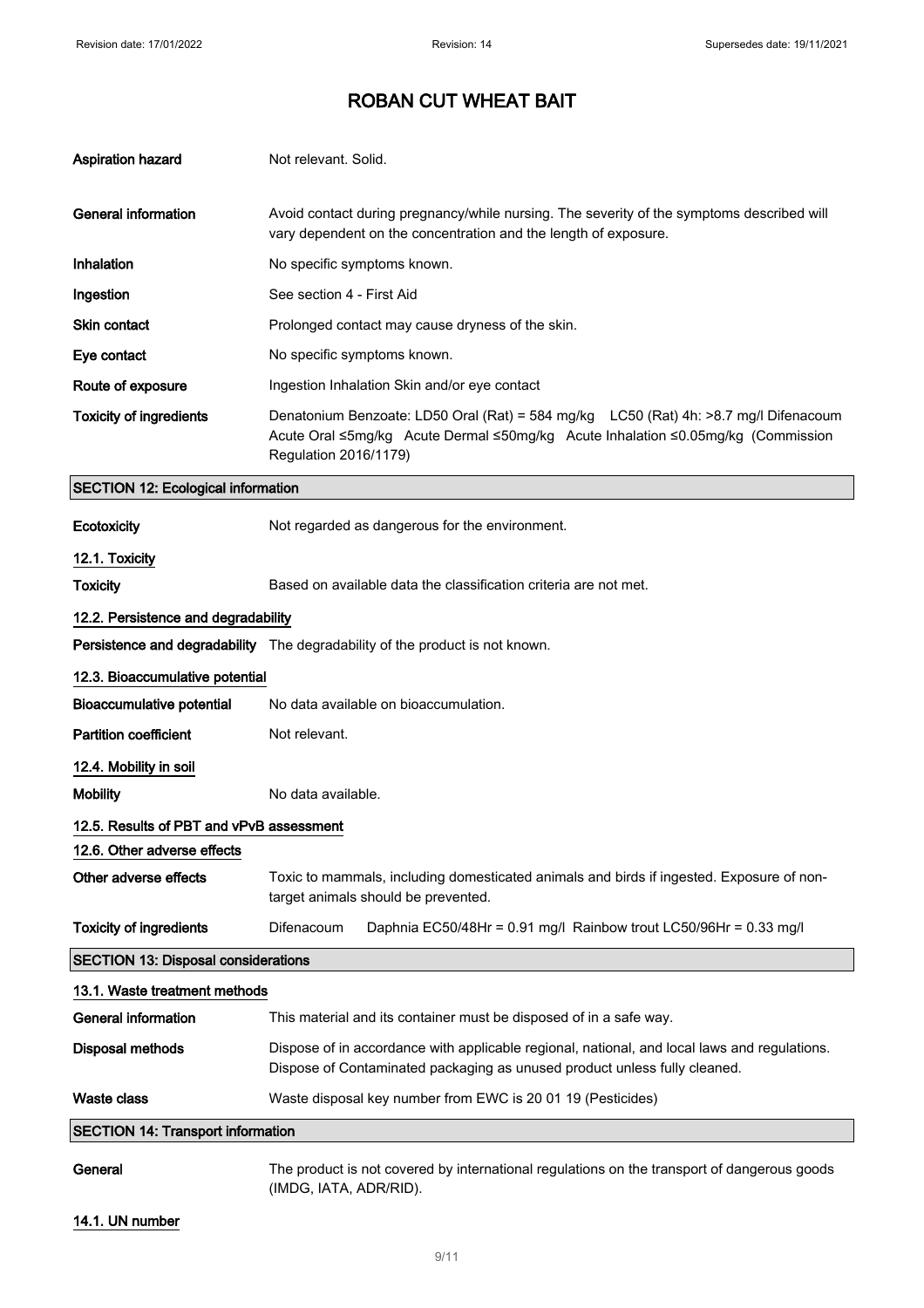Not applicable.

### 14.2. UN proper shipping name

Not applicable.

### 14.3. Transport hazard class(es)

No transport warning sign required.

### 14.4. Packing group

Not applicable.

### 14.5. Environmental hazards

Environmentally hazardous substance/marine pollutant No.

### 14.6. Special precautions for user

Not applicable.

### 14.7. Transport in bulk according to Annex II of MARPOL and the IBC Code

### Transport in bulk according to Not applicable. Annex II of MARPOL 73/78 and the IBC Code

### SECTION 15: Regulatory information

| 15.1. Safety, health and environmental regulations/legislation specific for the substance or mixture |                                                                                         |  |
|------------------------------------------------------------------------------------------------------|-----------------------------------------------------------------------------------------|--|
| <b>National regulations</b>                                                                          | Authorisation number: IE/BPA 70573                                                      |  |
|                                                                                                      | Health and Safety at Work etc. Act 1974 (as amended).                                   |  |
|                                                                                                      | EH40/2005 Workplace exposure limits.                                                    |  |
|                                                                                                      | The Carriage of Dangerous Goods and Use of Transportable Pressure Equipment             |  |
|                                                                                                      | Regulations 2009 (SI 2009 No. 1348) (as amended) ["CDG 2009"].                          |  |
| EU legislation                                                                                       | Regulation (EC) No 1907/2006 of the European Parliament and of the Council of 18        |  |
|                                                                                                      | December 2006 concerning the Registration, Evaluation, Authorisation and Restriction of |  |
|                                                                                                      | Chemicals (REACH) (as amended).                                                         |  |
|                                                                                                      | Commission Regulation (EU) No 2015/830 of 28 May 2015.                                  |  |
|                                                                                                      | Regulation (EC) No 1272/2008 of the European Parliament and of the Council of 16        |  |
|                                                                                                      | December 2008 on classification, labelling and packaging of substances and mixtures (as |  |
|                                                                                                      | amended).                                                                               |  |

### 15.2. Chemical safety assessment

No chemical safety assessment has been carried out.

### Inventories

## EU - EINECS/ELINCS

None of the ingredients are listed or exempt.

#### SECTION 16: Other information